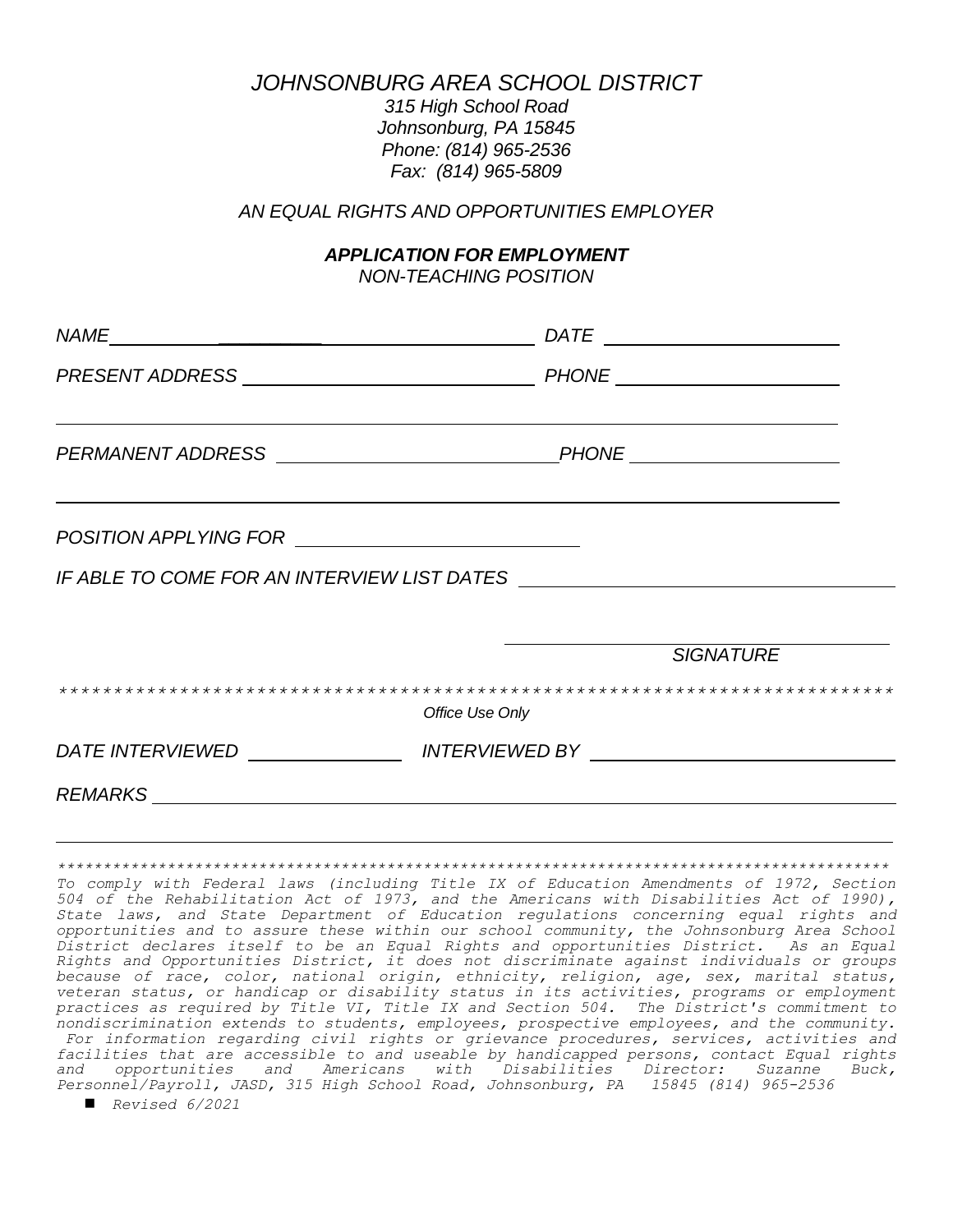## **PERSONAL DATA**

| <b>EDUCATION</b>                                                         |                                 |        |                        |  |
|--------------------------------------------------------------------------|---------------------------------|--------|------------------------|--|
| <b>HIGH SCHOOL</b><br>GRADUATED FROM ADDRESS                             |                                 |        | <b>COURSE OF STUDY</b> |  |
| <u>COLLEGE/UNIVERSITY ADDRESS</u>                                        |                                 |        | <b>COURSE OF STUDY</b> |  |
| <b>EMPLOYMENT EXPERIENCE (Start with your most current or last job.)</b> |                                 |        |                        |  |
| Employer                                                                 | Dates Employed<br>From:         | To:    | <b>Work Performed</b>  |  |
| <b>Address</b>                                                           |                                 |        |                        |  |
| <b>Telephone Number</b>                                                  | Hourly Rate/Salary<br>Starting: | Final: |                        |  |
| Job Title                                                                | Supervisor                      |        |                        |  |
| <b>Reason for Leaving</b>                                                |                                 |        |                        |  |

| Employer                | Dates Employed<br>From:   | To:    | <b>Work Performed</b> |
|-------------------------|---------------------------|--------|-----------------------|
|                         |                           |        |                       |
| Address                 |                           |        |                       |
|                         |                           |        |                       |
| <b>Telephone Number</b> | <b>Hourly Rate/Salary</b> |        |                       |
|                         | Starting:                 | Final: |                       |
| Job Title               | Supervisor                |        |                       |
|                         |                           |        |                       |
| Reason for Leaving      |                           |        |                       |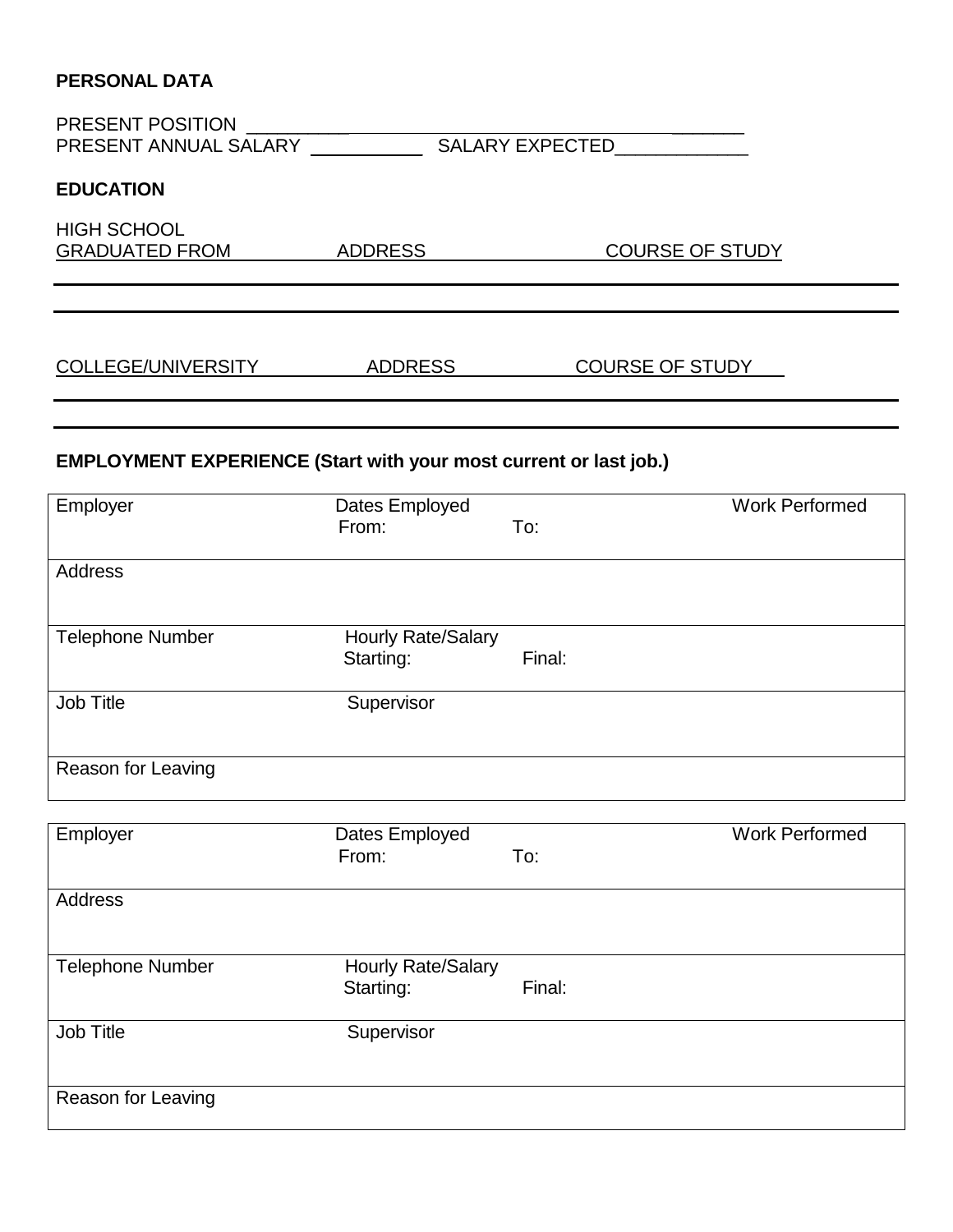| Employer                | Dates Employed<br>From:                | To:    | <b>Work Performed</b> |
|-------------------------|----------------------------------------|--------|-----------------------|
| Address                 |                                        |        |                       |
| <b>Telephone Number</b> | <b>Hourly Rate/Salary</b><br>Starting: | Final: |                       |
| Job Title               | Supervisor                             |        |                       |
| Reason for Leaving      |                                        |        |                       |

| Employer                | Dates Employed<br>From:<br>To:            | <b>Work Performed</b> |
|-------------------------|-------------------------------------------|-----------------------|
| <b>Address</b>          |                                           |                       |
| <b>Telephone Number</b> | Hourly Rate/Salary<br>Starting:<br>Final: |                       |
| Job Title               | Supervisor                                |                       |
| Reason for Leaving      |                                           |                       |

*Please list those who have supervised your work or have personal knowledge of your character and ability.*

NAME ADDRESS/PHONE NUMBER POSITION